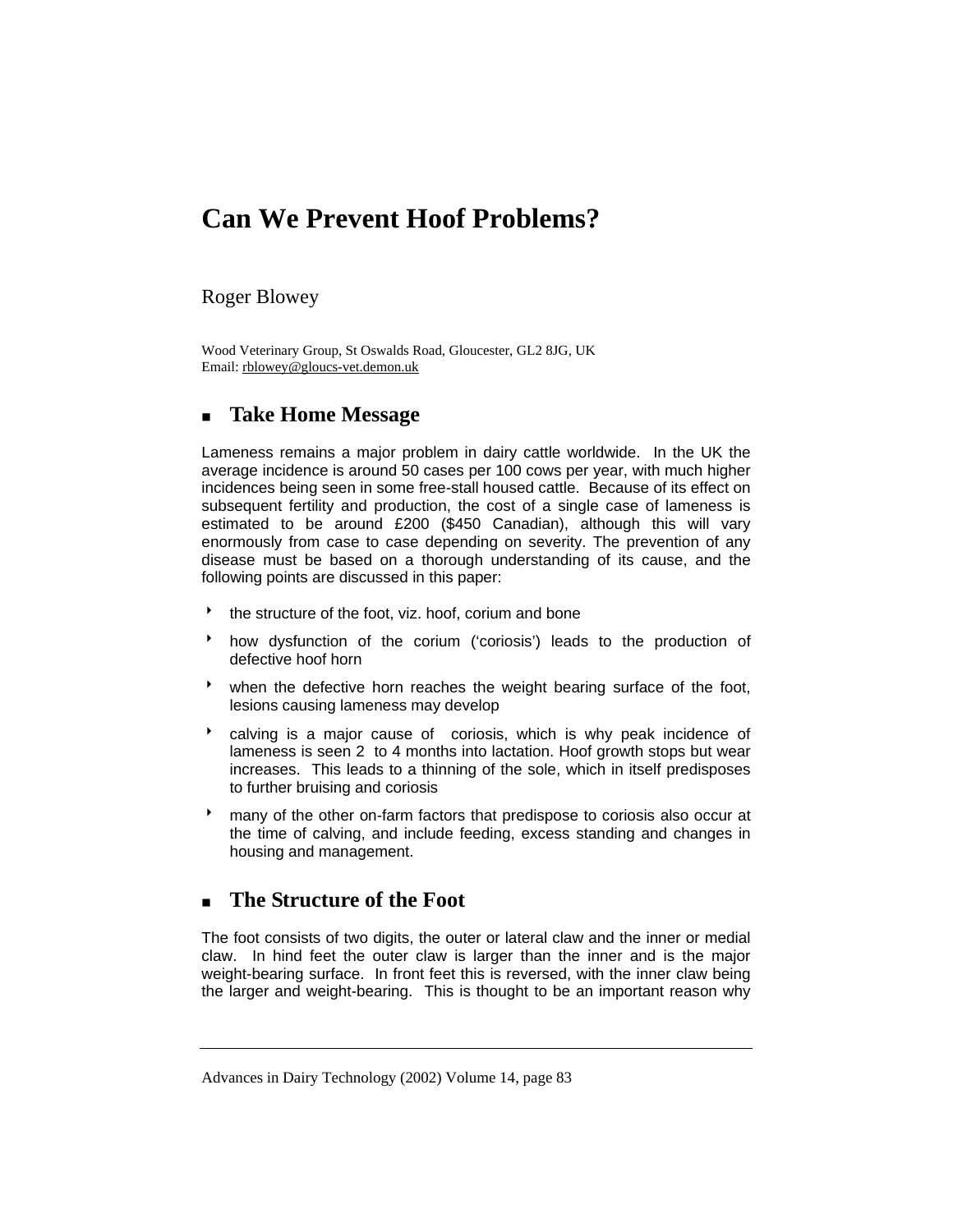the majority of lesions occur in the outer claw of hind feet and the inner claw of front feet.

Each claw consists of three tissue components, namely hoof, corium and the bone.

- <sup>t</sup> The hoof: subdivided into the wall, the white line, the sole and the heel. It provides the hard outer casing of the foot.
- The corium: also known as the 'quick', the corium is a support tissue that provides nutrients for the hoof and bones of the foot. Papillary corium, which extrudes hoof horn, is present at the coronary band and over the sole, laminar corium covers the wall, and at the heel the corium is modified to form the digital cushion
- The bones: the pedal bone and the navicular bone.

The wall of the hoof is extruded from the papillary corium at the hoof/skin junction of the coronary band. It passes slowly down over the laminar corium at approximately 5mm per month. The sole is a separate structure, produced by the papillary corium of the sole. Where the wall and the sole join there is a cemented junction known as *the white line*. Whereas the hoof of the wall and sole consists of tubular horn viz. hoof containing reinforcing bars, the white line contains only cellular cement. Being a cemented junction the white line is a point of weakness and once damaged becomes a common place for penetration by stones and other foreign bodies.

## **Hoof Overgrowth**

Although often omitted from texts on lameness, hoof overgrowth is probably one of the most common factors leading to discomfort when walking. Overgrowth occurs primarily at the toe. This leads to an elevation of the toe, rotating the claw backwards. The angle of the anterior (front) wall of the hoof then changes from a normal of 45 $^{\circ}$  to a slope of 30  $^{\circ}$  and this places additional weight on the heel. Cows with overgrown claws have a poorer gait and walk with significant discomfort compared to well-trimmed animals. In addition, extra weight bearing on the rear edge of the pedal bone may predispose to sole ulcers. It is vital that both veterinarians and herdsmen have a good understanding of the anatomy of hoof overgrowth before embarking on hoof trimming. Hoof trimming procedures will be described in the seminar.

### **Sole Ulcers**

The primary cause of a sole ulcer is a pinching of the corium between the pedal bone above and the hard horn of the sole beneath. Pinching of the corium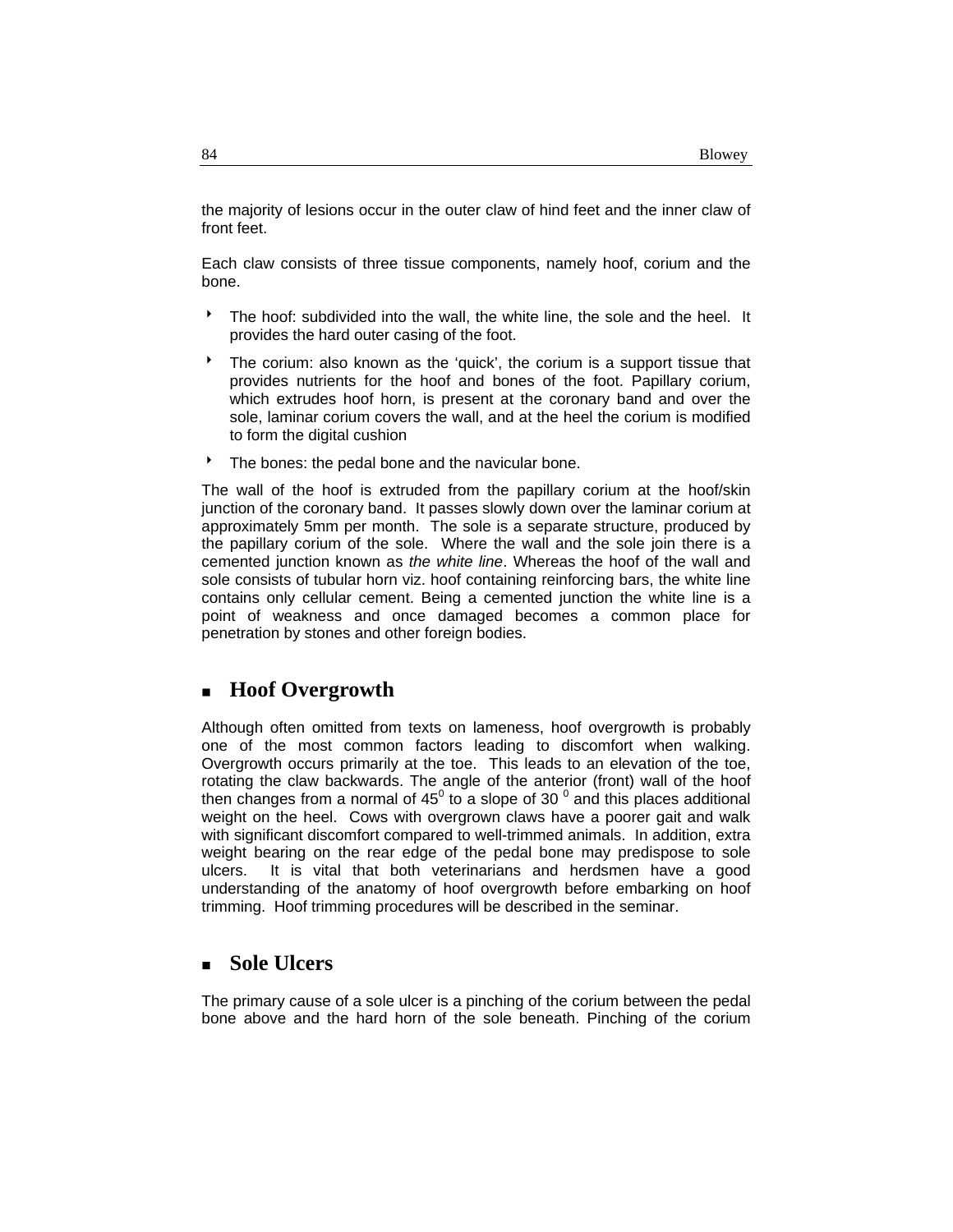produces bleeding and blood mixed with the horn leads to a weakening of hoof strength. As the average sole is 10mm thick, and as hoof grows at 5mm per month, haemorrhage is not seen on the surface of the sole until some  $2 - 3$ months later. This is often referred to as bruising. Sometimes the compression and damage to the corium can be so severe that horn formation is totally disrupted. This then leads to 'hole' through the hoof and onto the corium of the sole beneath, in other words a sole ulcer.

In the normal foot the pedal bone is suspended within the hoof by the laminar corium. If the laminar corium becomes inflamed, viz. if laminitis develops, then this suspension is lost and the pedal bone sinks onto the floor of the hoof. This further increases the pinching effect. It also explains why cows that have been affected by sole ulcers or white line disease in one lactation are at least *three times* more likely to develop lameness in subsequent lactations. It is therefore especially important to prevent the development of sole ulcers in heifers.

Treatment consists of removing all under run and damaged horn and preferably applying a block, for example a Cowslip (Giltspur Ltd.), to the sound claw to minimize weight bearing on the ulcer site. Recent data has shown that removing weight bearing from the affected claw by applying a block to the sound claw *doubles* the rate of healing of sole ulcers.

## **White Line Disorders**

The white line is a cemented junction between the wall and the sole of the hoof. Both the wall and the sole consist of reinforced tubular horn, whereas the white line is 'cement' only and as such it is an inherent point of weakness. The white line can be further weakened by aspects of management, housing, feeding and particularly by calving. These points are referred to later. Once weakened, it is easy for a stone or dirt to become impacted into the white line cement. The foreign body may act as a 'wedge' and further increase the fissure within the white line until it penetrates the corium. Bacteria carried in will multiply in the corium producing an abscess. It is the pressure from the pus-filled abscess that produces lameness. Infection (pus) escapes from the corium by taking the line of least resistance. This usually leads to a discharge through the softer horn of the heel. Sometimes pus tracks along the laminae of the wall to discharge at the coronary band. If infection accumulates in the toe, then lameness can be particularly intense because there is no route for drainage. Treatment consists of draining the abscess, and removing all the under-run horn to expose the underlying corium. New horn will then grow from that corium. Ideally a block should be applied to the sound claw to remove weight bearing from the affected claw. This reduces weight bearing on the diseased claw, leading to improved cow comfort, increased production and better healing.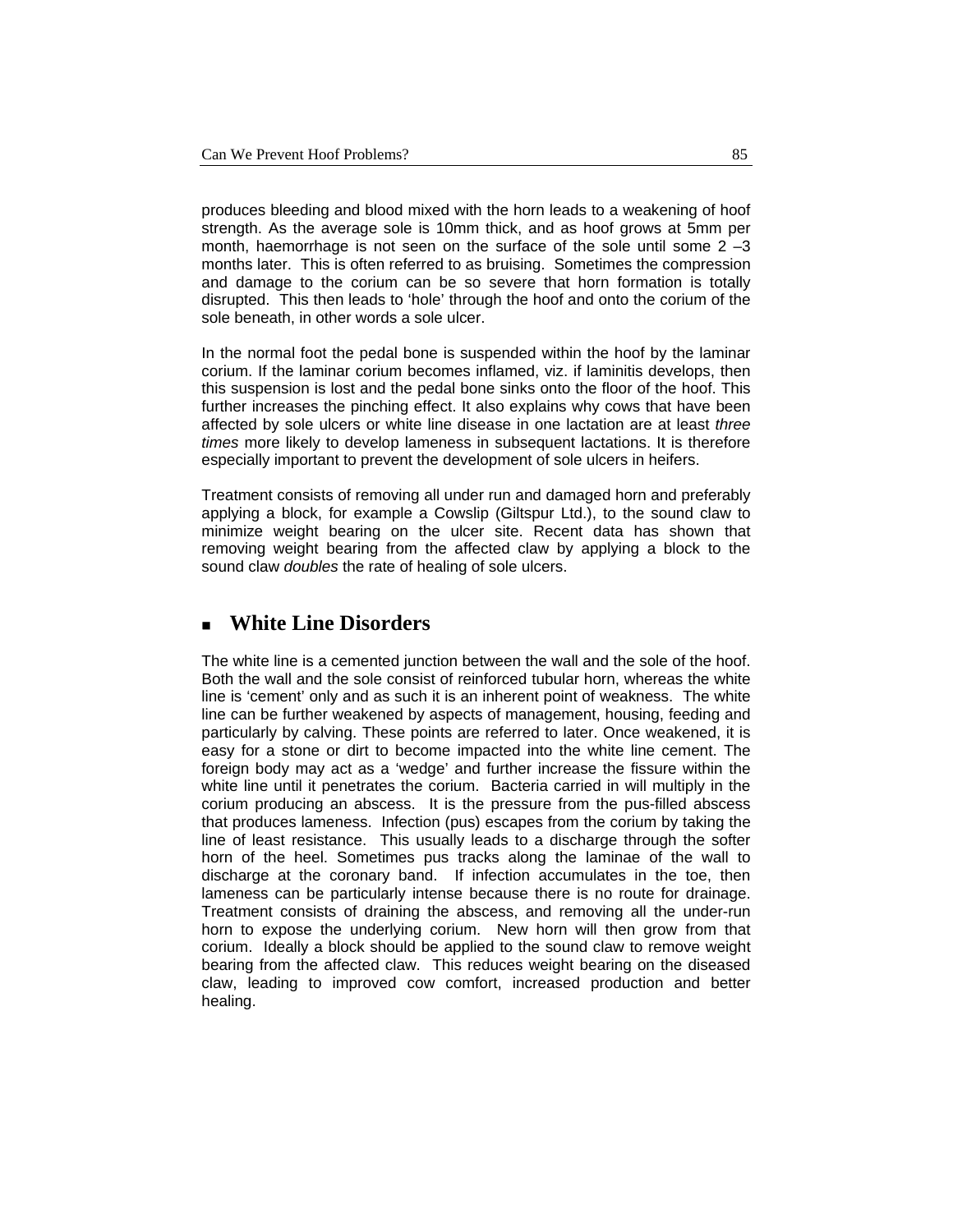## **Prevention Of White Line Abscesses And Sole Ulcers**

As both conditions are caused by similar factors, their causes and control are dealt with together. The corium is the horn-forming tissue. Any disruption of the corium can lead to defective horn production, and this is eventually seen clinically as lameness, viz. sole ulcers or white line disease. The corium may become damaged because it is in a fragile state or because of excess trauma or both. The major factors involved in damage to the corium in dairy cattle can be subdivided into the headings of calving, diet, excess standing and general management.

#### **Calving**

The corium is in its most fragile state and most susceptible to bruising at the time of calving. The rings on the horns of beef cows, one for each calving, show that there is always a disruption in horn formation at parturition. It also explains why peak incidence of lameness is seen some 8 -16 weeks after calving, this being the period of time it takes for the damaged horn to grow from the corium of the sole to the bearing surface of the foot. Not only does horn growth decrease at the time of calving, but in heifers especially there is increased wear. This will occur from excess standing while they are waiting to be milked, to feed, to find a place to lie down and while there are interactive movements during social recognition with other herd members. The overall effect is a *negative net growth,* viz. the rate of horn growth is less than the rate of wear. This increase in wear relative to growth may be so great that the sole becomes extremely soft and this further bruises the underlying corium and predisposes to sole ulcers and white line disease. . In addition the suspensory apparatus of the pedal bone becomes much more 'elastic' at the time of calving. This allows extra movement of the bone within the hoof, the additional movements leading to friction and formation of a 'blister'. This is seen later as a sole ulcer.

It is not known whether it is the process of calving itself which leads to increased fragility of the corium, or the initiation of milk production. Recent work has suggested it may be the sudden increase in milk production, leading to a massive demand for sulphur-containing amino acids, which could be a critical factor. Sulphur-containing amino acids are essential both in the construction of keratin, the main component of horn, and for milk production. Clearly at the time of calving there is a sudden repartition of nutrients towards milk production and perhaps this leads to the formation of poor quality horn. Recent studies in a UK intervention study involving over 1100 cow-years on trial showed that cows which develop lameness gave more milk (366 litres) than their non-lame counterparts. However, within this higher yielding 'lame cow' group, when cows went lame their yields reduced by an average of 396 litres per cow (Green et al 2002). The interesting feature is that, using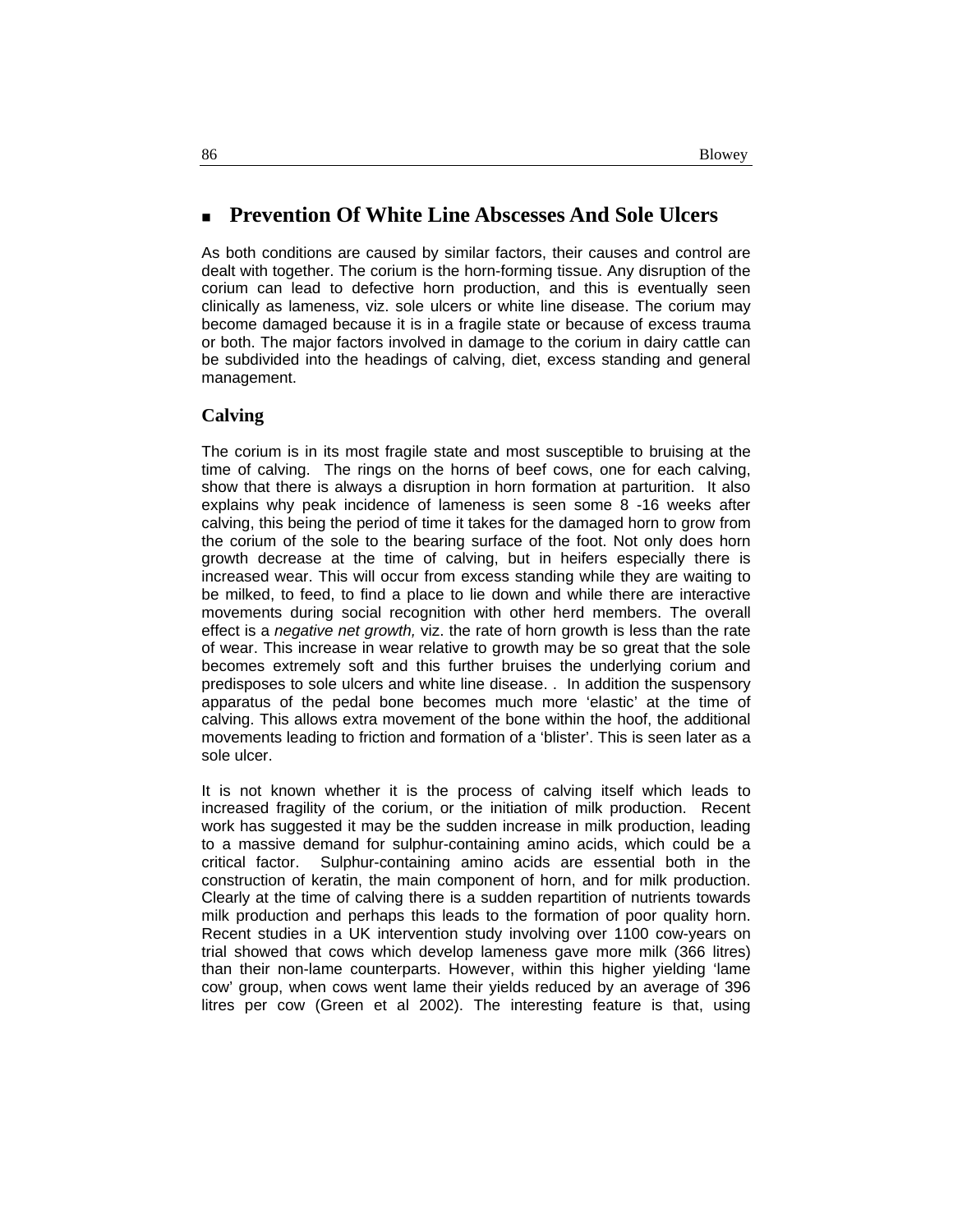sophisticated data analysis, the reduction in yield was detectable for several months before the onset of clinical signs of lameness. This strongly suggests that there is a primary defect that later leads to the onset of hoof problems.

Not only is the corium inherently more susceptible to damage at calving, but there is often a change in diet, housing and social grouping superimposed immediately after calving which can lead to further damage to the corium and increase the incidence of lameness. The effects of this will be more severe in heifers.

#### **Feeding**

A second feature of calving is the decrease in the rate of rumination shown by all cows.

This reduced rumination combined with the marked increase in concentrate feeding which occurs at the time of calving leads to an increased risk of rumen acidosis. Rumen acidosis has been linked to coriosis, leading to an even greater increased fragility of the corium. The problem is compounded by rations that are low in effective long fibre.

Rumen acidosis also leads to depressed biotin synthesis, and lack of biotin further exacerbates poor horn formation, especially of the white line cement. Figure one shows that changing from 83:17 forage : concentrate to a 50 – 50 ration *halves* the rate of ruminal biotin synthesis (Da Costa Gomas et al 1998). In one UK trial involving 1109 cow-years, supplementation with 20mg/day of biotin lead to a 50% reduction in lameness caused by white line disease. No effect was seen until after 120 days of supplementation, this being the period that it takes for the white line cement to reach the weight-bearing surface of the sole (Hedges et al 2001, Figure two). In addition, only 17% of biotin supplemented cows were re-examined for white line lameness compared to 30% of the non-supplemented control cows (Blowey et al 2000). Many dairy rations are now supplemented with biotin, although clearly the best preventive measure is to avoid the development of periparturient rumen acidosis.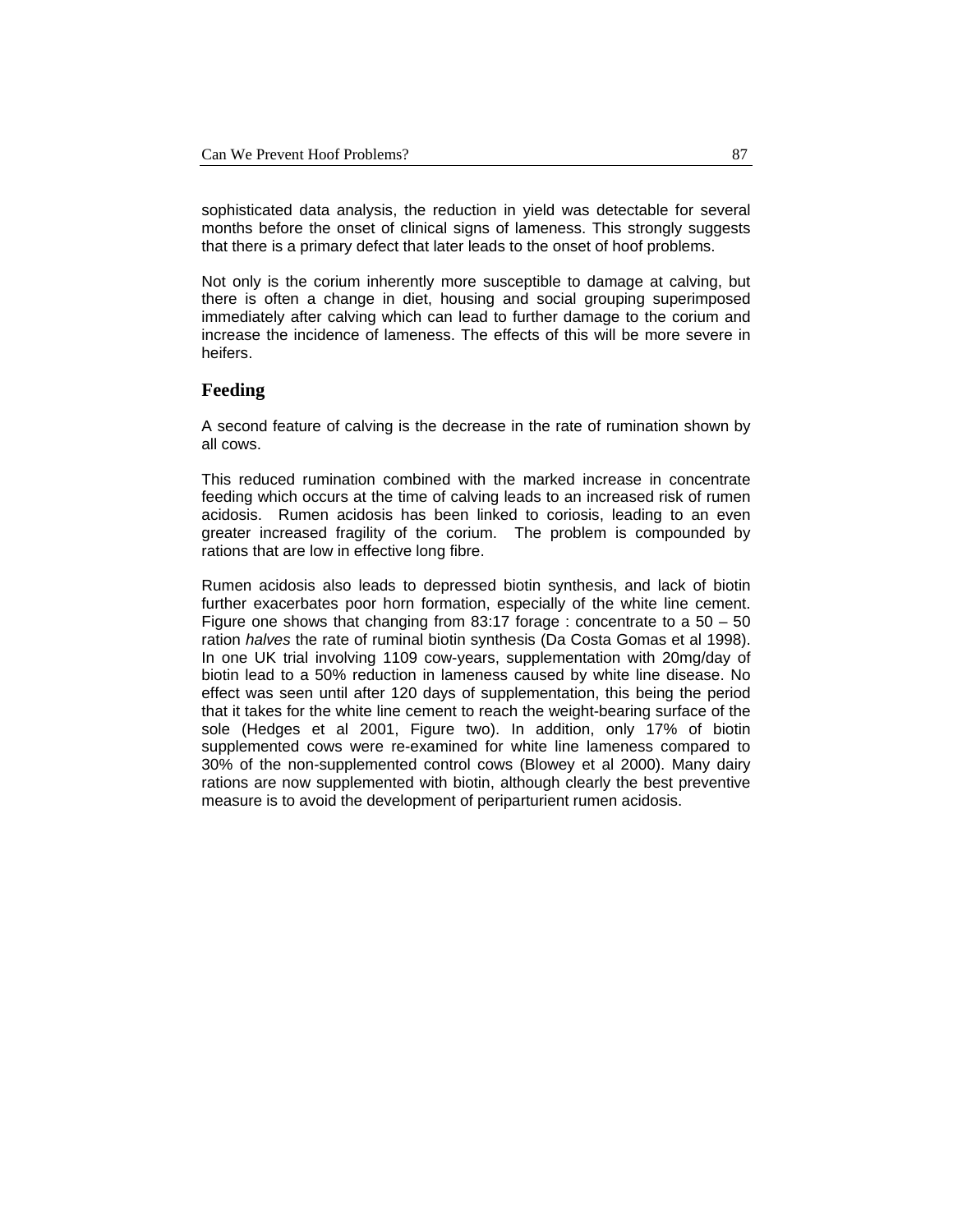

# Synthesis of Biotin - an *in vitro* study

(Da Costa Gomez et al., 1998)

**Figure One. The influence of dietary acidosis on the rate of** *in vitro* **rumen biotin synthesis.**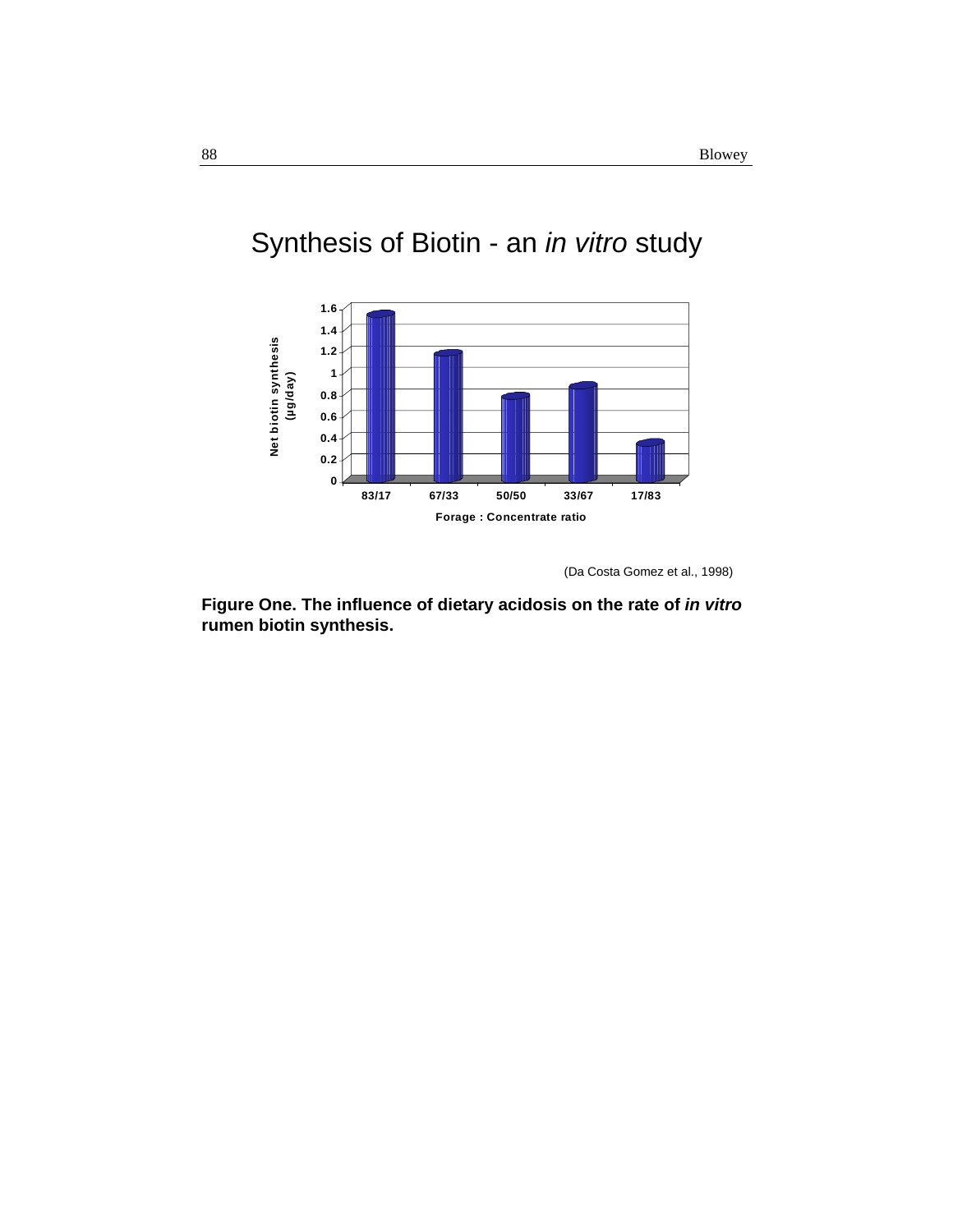

**Cumulative incidence (**% lame) of white line disease

Time in days (biotin supplementation started at day zero)

#### **Figure Two. The influence of 20mg/day biotin supplementation on the cumulative incidence of clinical lameness caused by white line disease in dairy cattle (Hedges et al 2001)**

The rate of resumption of rumen contractions immediately post-calving is considerably affected by the quantity of long fibre in the diet. Cows on low fibre/high concentrate diets have much poorer rumen movements and are much more susceptible to rumen acidosis than cows on high long fibre diets. Straw is an excellent material to ensure that rumen contractions – and therefore rates of salivation and sodium bicarbonate production - are maintained at an optimum level. Prepartum concentrate feeding in the transition ration is also important as this stimulates the development of the rumen papillae. Welldeveloped papillae are then present to absorb the acid produced by high concentrate post-partum rations and there is less risk of rumen acid overload.

Cows should therefore be fed a diet high in long fibre, to stimulate rumination. Concentrates should be built up slowly after calving, reaching a peak at no less than 2-4 weeks after calving. No more than 4.5-5.0kg of concentrate should be given at each feed and the final dietary concentrate:forage ratio should be such that it prevents acidosis.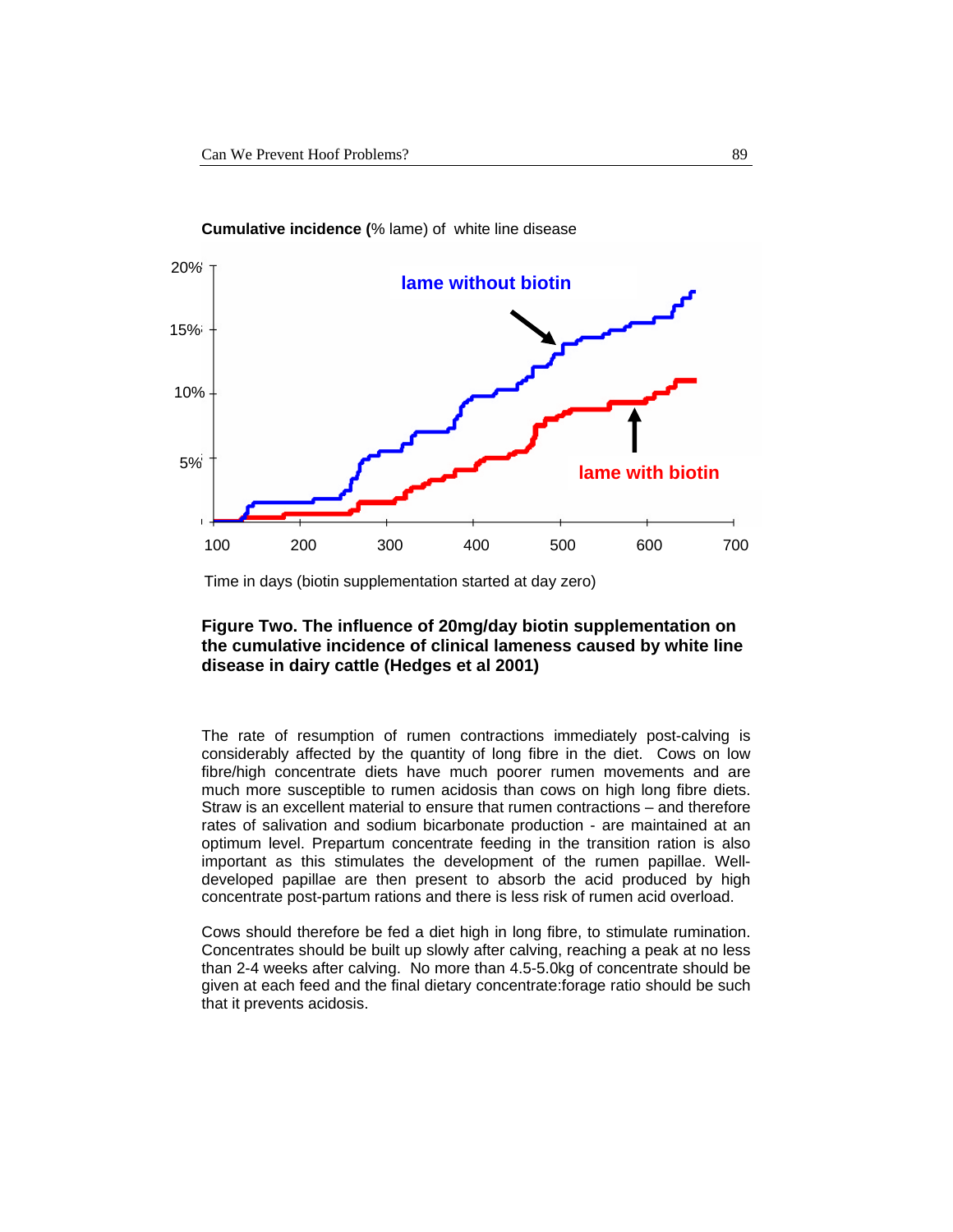#### **Excessive standing.**

Poor free stall comfort, due to suboptimal dimensions or lack of bedding, and heifers that have not been trained to use the free-stalls, will both lead to increased standing. Lack of loafing area and blind-ending passageways which heifers particularly feel reluctant to enter, further exacerbates the problem. The post-partum heifer is particularly susceptible to these changes as she is often brought into the milking herd with very little preparatory integration. She is often last to feed and to be milked, and she must establish herself in the social dominance order within the herd. All of these changes occur around the time of calving when the growth of sole horn is minimal.

#### **Management.**

Horn absorbs moisture from the environment and damp horn is softer than dry horn. Cows should therefore be managed and housed to keep their feet as dry as possible. This can be quite difficult in free-stall systems. Regular twice daily scraping of the passages, plus a sprinkling of lime added to the free-stall bed to aid mastitis control, helps to keep hooves dry. Cows should be handled gently. Rushing them along tracks means that they are unable to avoid standing on stones and this can lead to additional bruising of the corium, especially in the freshly calved cow where the corium is already more fragile and the sole is thin due to 'negative net growth'. The provision of special "cow tracks", with a soft tree-bark surface, will help. Feet should not be over-trimmed at drying off, and cows and heifers should be allowed access to hard surfaces during the dry period to promote an increased thickness of the sole.

## **Digital Dermatitis (Hairy Warts)**

Low-grade lesions of digital dermatitis are often visible on the feet of dry cows, seen as chronic areas of thickened crusty skin around the interdigital cleft. Although not causing lameness in the dry period, these lesions develop into raw open sores in early lactation to produce typical clinical signs. The control of digital dermatitis must therefore be based on preventing the development of these 'subclinical' lesions, and this can be achieved by foot hygiene, including regular hoof disinfection.

#### **Acknowledgements**

Part of this information has been previously published in the books 'A Veterinary Book for Dairy Farmers' and 'Cattle Lameness and Hoofcare', published by the Farming Press, Ipswich, Suffolk, UK and Diamond Farm